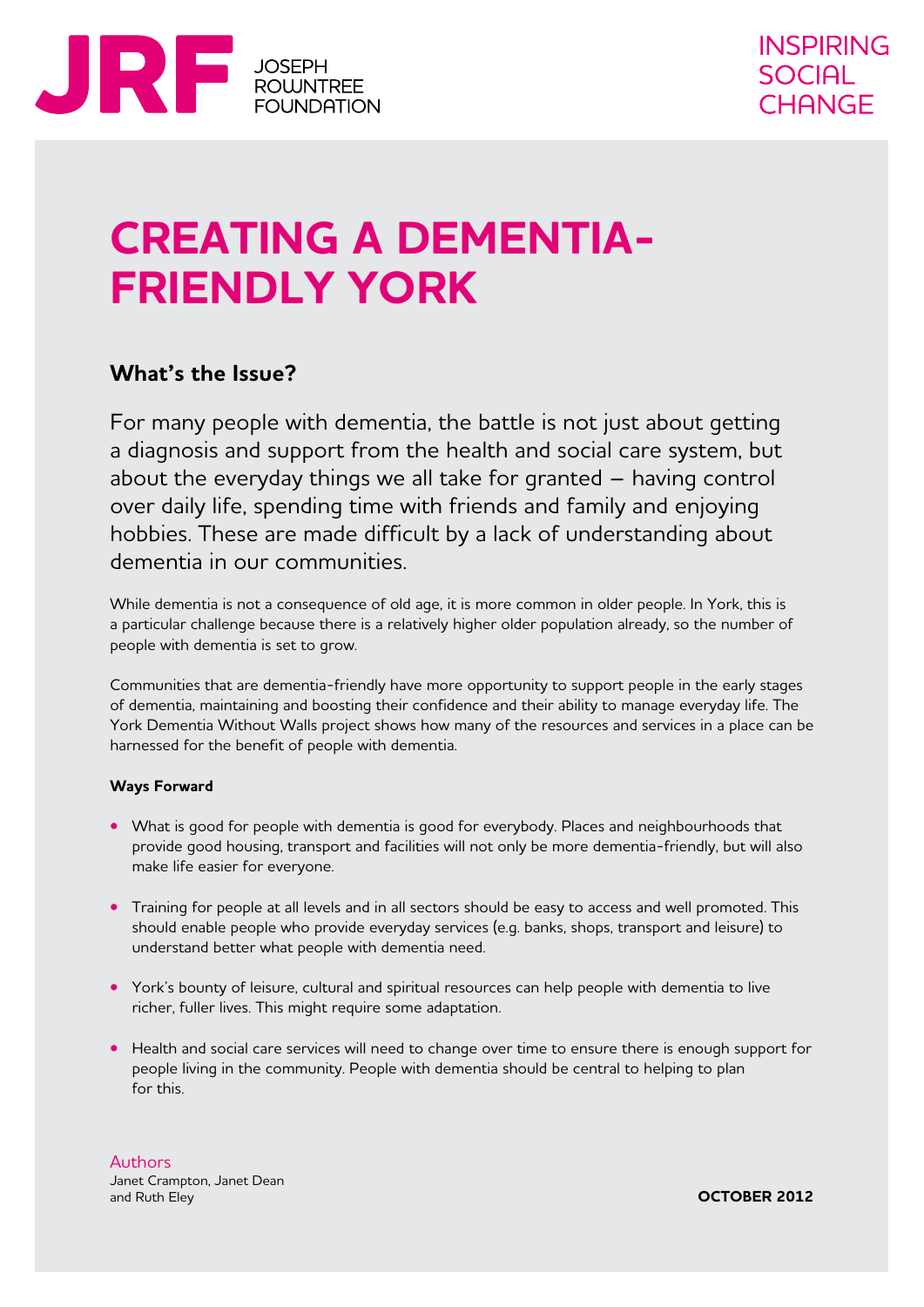# **BACKGROUND**

As part of its Dementia and society programme of work, the Joseph Rowntree Foundation (JRF) is supporting both national and local projects. York Dementia Without Walls is a local project which considers what aspects of York are already 'dementia-friendly' and how it can become more so.

# **Why are dementia-friendly communities important?**

Most people already know somebody who has dementia, either a member of their family, someone in their neighbourhood or in their professional and social networks. As the 'baby boomers' live longer, more of them will experience dementia – though not always in old age as early-onset dementia can affect people in their forties. Over the next 30 years, the prevalence of dementia is set to double from about 750,000 to around 1.5m.

The pressures caused by the escalating costs of healthcare and social care are increasingly understood by the general population. It will be a challenge for the future to afford institutional solutions for a growing number of older people, some with dementia. While some people will spend time in hospital, nursing home or residential care, many people with dementia live at home: in their communities, alone or supported by family and carers. The more people with dementia can remain engaged with their communities, using their skills and retaining their confidence, the better their quality of life will be.

In March 2012, David Cameron set out his Prime Minister's Challenge on Dementia, recognising the need to build on the National Dementia Strategy. One commitment sets a target that 20 cities, towns and villages sign up to become more dementia-friendly by 2015. The Prime Minister highlighted the York Dementia Without Walls project as a first-wave exemplar in what is becoming a movement across the country and is now formally championed by the Alzheimer's Society nationally.

# **York Dementia Without Walls: putting people with dementia at its heart**

York Dementia Without Walls is an 'action research' project – which means that its approach is to talk to, listen to and observe people with dementia and their carers in a variety of settings and situations. An underlying premise of its work is that people with dementia have a contribution to make to society. Rather than constantly being seen as dependent, there might be an 'interdependency' to discover where people with dementia are naturally included and valued as essential to strong and diverse communities.

The project drew on existing networks and resources in York, so that the ideas about a dementiafriendly city were generated in the context of mainstream services. A cross-sector working group was established that met bi-monthly, and this acted as a source of inspiration and a route through which to contact people with dementia directly.

JRF had suggested that a programme of 'seeing is believing' visits with people with dementia could contribute to the development of what makes a place dementia-friendly. 'Walking the patch' and looking outside the city at best practice were both important, but understandably there was little interest from people with early-stage dementia in looking at residential facilities or specialist housing. There were richer sources of understanding to mine in talking and listening to people's experiences, and in testing findings and concepts at a sounding board event with people who had contributed to the project in a variety of ways.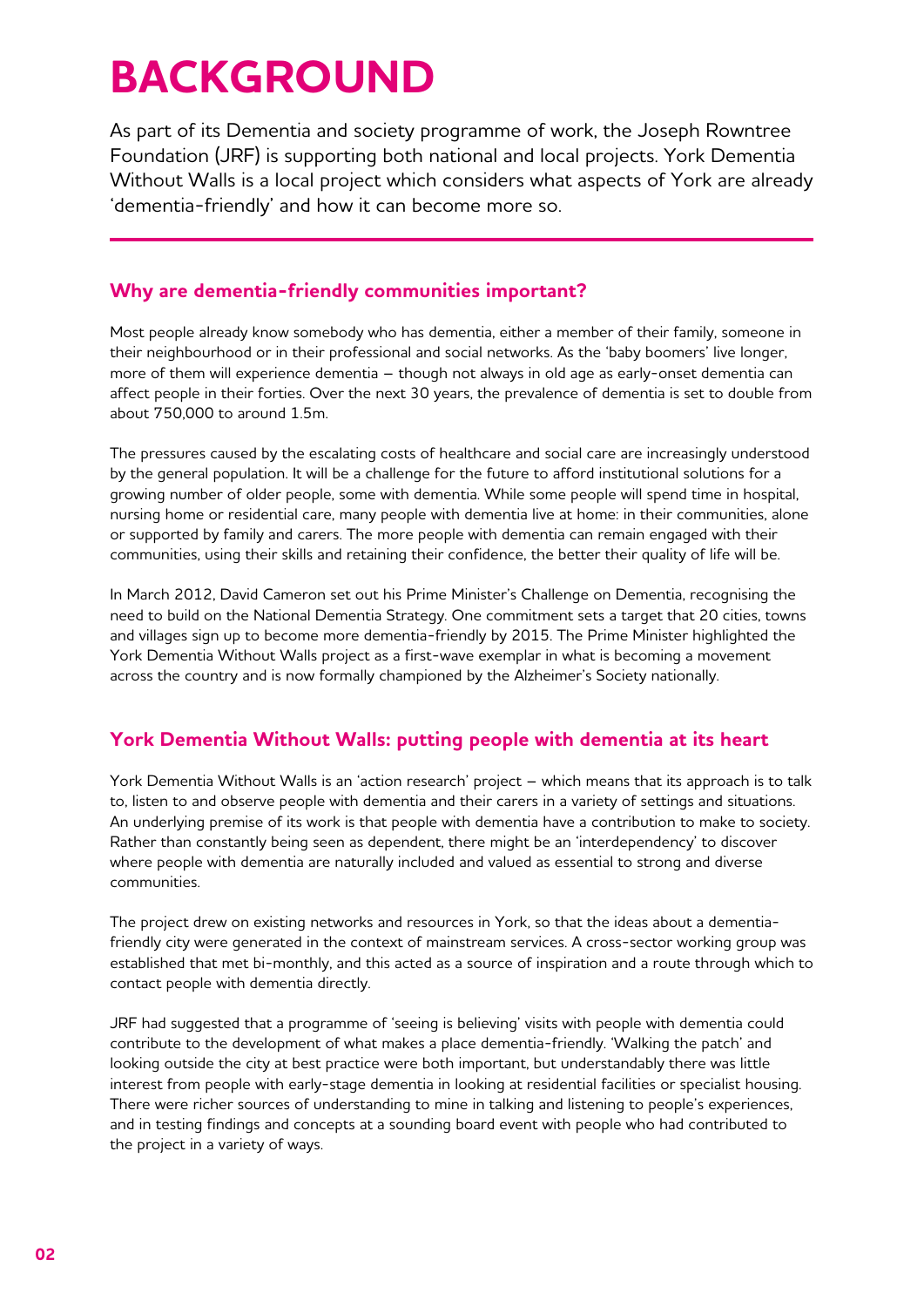# **The Four Cornerstones of dementia-friendly communities**

The involvement of the AESOP Consortium (www.aesopconsortium.co.uk) and Innovations in Dementia (www.innovationsindementia.org.uk) in the Local Government Association (LGA) Ageing Well Programmes in Sheffield and Hampshire provided the opportunity to compare what was being said about York with these two other areas. In these three very different communities it was possible to see that a dementia-friendly community was a dynamic concept in which people with dementia were acting and reacting with their community both environmentally and personally. From this, the 'Four Cornerstones' model emerged (see full report), which Innovations in Dementia has adapted as four of its five themes in the LGA work.

The name Dementia Without Walls derives from the name of York's Local Strategic Partnership, Without Walls, who kindly granted permission to use it. York is a walled city, protecting and containing its population; at the same time the walls can be obstacles and barriers to empathetic response to the needs of that population. Communities can create barriers for people with dementia, and dementiafriendly communities help people to take the barriers down. The Four Cornerstones model extends the metaphor to suggest that a dementia-friendly community needs some essential building blocks or 'cornerstones'.

The evidence from the project suggests that these cornerstones are place, people, resources and networks.

### **Place**

*'We moved from a large house in Heworth to a bungalow in Wigginton as our retirement plan. We find that Wigginton is very convenient, everything is to hand and we can walk to the shops. It is a friendly place and we enjoy living there.'* 

Place covers everything from a person's home, to the feel of the neighbourhood, to the ability to get in and out of, and around, the city. The resources available from the University of Stirling Dementia Research Centre on aids to daily living, the work done on Lifetime Neighbourhoods and, more recently, on Dementia-friendly Communities by the University of Warwick, and the experience of Manchester as one of the World Health Organisation's Age-Friendly Cities, combined with the daily experiences of people with dementia in York all shaped the project's view of the importance of place.

A sample of the key project findings about **place**:

- **•**  A good place to live is a pre-requisite of a dementia-friendly community.
- Some of the negative effects of dementia can be reduced if attention is paid to the quality of a person's environment.
- **•** Some places in York are recognised as having characteristics that support people with dementia better than others, and this understanding can be shared across the city.
- The historic resonance of York is positive for people with dementia, and a slower pace of change could be helpful.

British Transport Police colleagues worked with the project to improve their understanding of dementia, and have offered to support people with dementia and their families in building confidence to travel safely by rail.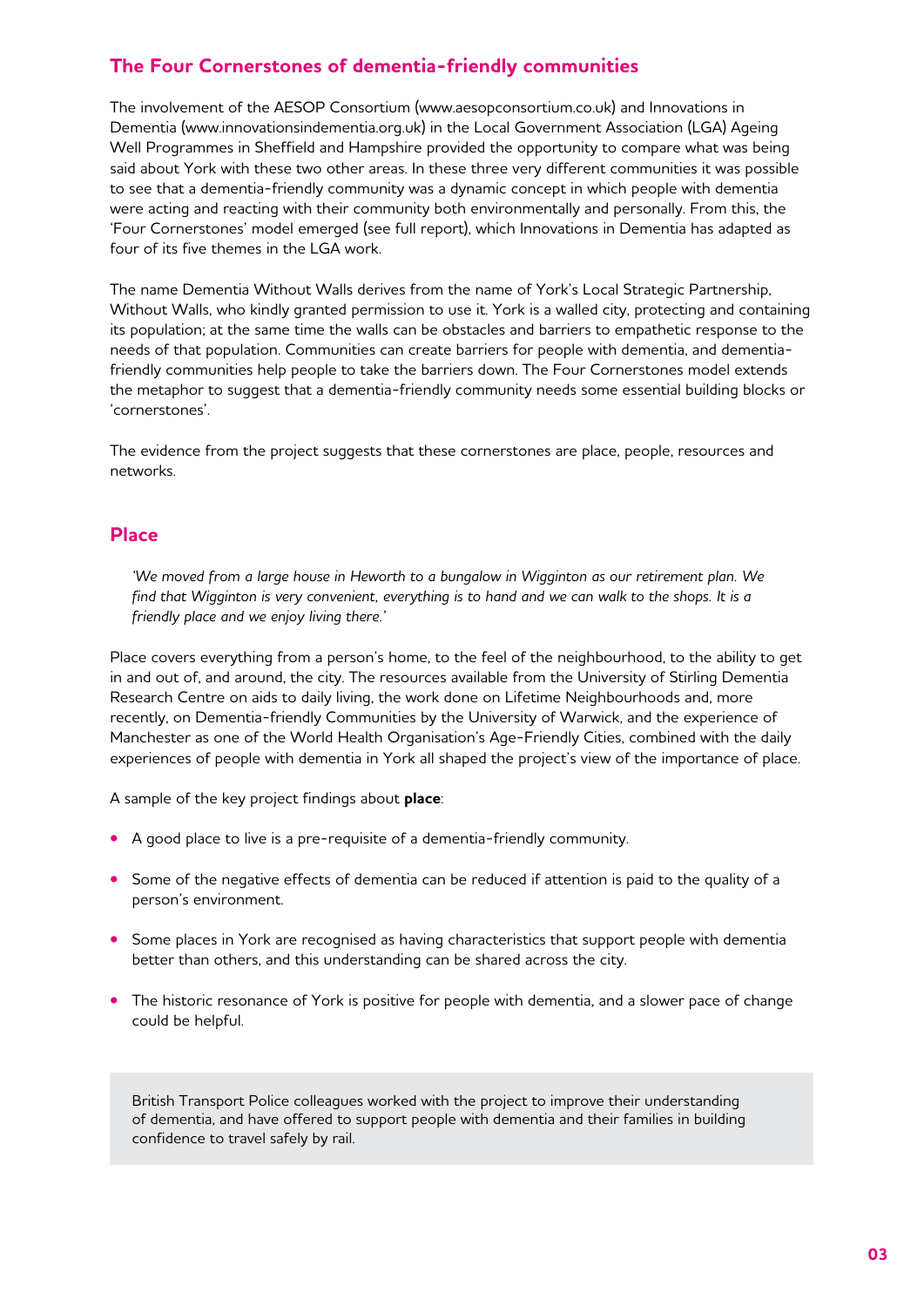# **People**

*'I would like support from the people around me – my GP, vicar, my family – but they don't know what to do or say.'* 

People with dementia rely on others, to varying degrees, throughout their dementia lives. The critical people are partners, families, carers, neighbours, everyday service providers (such as shopkeepers, the milkman), as well as health and social care workers (and particularly GPs). What the people around them know about dementia, their attitudes to it, what they say and how they act, are critical to making people feel confident or otherwise. Carers are crucial for many people with dementia, and most care is provided within the family by a spouse or children or other close family member. It is important to provide support for carers to enable them to care, but also to recognise that they sometimes have a different view of the world from the person for whom they are caring.

The role of GPs is central to supporting people with dementia through early diagnosis and advice, not just about the long-term prognosis and care options, but also about staying well and engaged through the earlier stages. GPs' new lead in clinical commissioning through the NHS reforms means that their understanding and knowledge of dementia is even more important for the future. As a result of attending the project's sounding board event, the Vale of York Clinical Commissioning Group's lead GP on mental health and dementia recognised the value of training receptionists in her practice. This shows the immediate impact key people can have in creating dementia-friendly communities.

A sample of the key project findings about **people**:

- **•** Increasing awareness of dementia and changing our attitude towards it can help to remove the stigma many people feel. This may help people to talk about their experience, to engage more in society and to ask for the help they need.
- Supporting carers and the families of people with dementia is essential to supporting people themselves.
- **•** A consistent approach and response to diagnosis by GPs, and better signposting would increase confidence and support people in the community for longer.

GCSE Drama pupils at Joseph Rowntree School in York developed a piece of theatre about people with dementia which they performed at the Joseph Rowntree Housing Trust annual meeting in September. To prepare they spent time with a person with dementia and his wife to deepen their understanding of how they see the world.

### **Resources**

*'There are a couple of places we go to have lunch in York – we chose them because the staff were friendly and helpful'.* 

One of the project's key observations is that people with dementia can feel they become the 'property' of health and social care. What seemed to happen to a number of people was that, following diagnosis, they had little support unless they engaged with the Alzheimer's Society or other groups. York does not have a memory service, and its resources tend to be targeted at those in the later stages of dementia. Community health and community-based social care services feel less visible to many people.

The project provided the opportunity to consider how York's wider resource base including the services outside health and social care provided by City of York Council, other public services, the voluntary and community sector and the private sector could support people with dementia. York has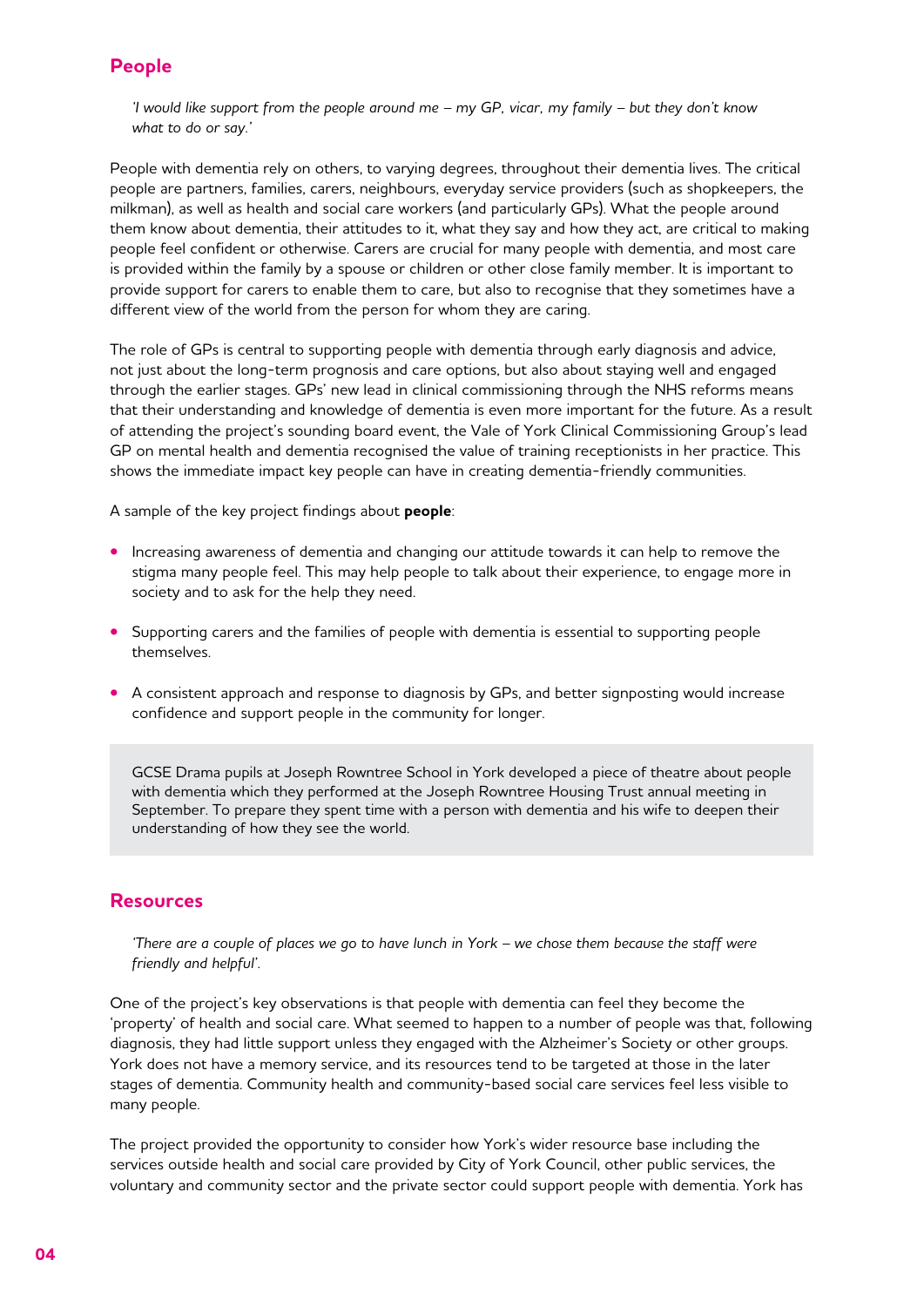a rich offering of shops, restaurants, leisure and cultural facilities and all these play a role in making the city more or less dementia-friendly.

From an early stage in the project people with dementia talked about the importance of good customer service, demonstrating that what is good for people with dementia is good for us all.

City of York Leisure services shared a number of opportunities and ideas for helping people with dementia to get involved in active leisure, such as Health Walks and guided cycle rides. At the EngAge event held at the Energise leisure centre in the city, the project supported demonstrations of adapted games, like Jiminy Wicket (a version of croquet), and enabled a person with dementia to try out new sports and fitness routines.

Whilst the project did focus more on people in early stage dementia and considered the resources of the City as a whole, good health and social care services provided up to the end of people's lives are equally important resources in a dementia-friendly community. During the project the NHS reforms were articulated and are currently being shaped and implemented, enabling GPs in the Vale of York to lead commissioning, and the City of York Council has undertaken a review of its Elderly Persons' Homes. At the same time North Yorkshire and York Primary Care Trust is undertaking a spending review of health services; York Hospitals Foundation Trust has completed the acquisition of Scarborough Hospital and also runs a range of community hospitals in and around York; and the Leeds and York Partnership Foundation Trust is now the provider of community mental health and learning disability services in York. All these organisations have major contributions to make to the future of health and social care services for people with dementia. A new Health and Wellbeing Board has been established which will have responsibility for overseeing health and care outcomes, and promoting wellbeing generally.

A further contextual issue for the project was concern about public sector funding, not only in the future but also in the present. This combined with some thinking about the opportunities that new technology might offer. At the sounding board event a number of suggestions were made about the need for simpler technology and equipment and about the possibility of a dementia mobile phone app or even a York Dementia app. A local entrepreneur whose mother had dementia contacted the project. He had set up a computer screen programmed to help her to remember daily events which also used family photographs and Facebook to support her social contacts. Simple technologies, such as pre-recorded and pre-programmed recorded messages, are already being used successfully in other areas, for example by South Yorkshire Housing Association.

A sample of the key project findings about **resources**:

- The welcoming approach of a tourist city can be exploited as a potential benefit for people with dementia.
- People with dementia benefit from the best of what we all need from local services good customer service, patience and kindness.
- York is well placed to use its rich cultural and leisure facilities to engage and support people with dementia in the community.
- **•** There is an opportunity with the NHS reforms and the City of York Council review of Elderly Persons' Homes to improve commissioning and delivery of services for dementia.
- **•** Creative use of technology could expand the resources available for people with dementia in York.

York's innovation scheme – GeniusYork - is considering how technology can help older and vulnerable people. This has the potential to think about the specific needs of people with dementia, in terms of memory loss, confusion and disorientation.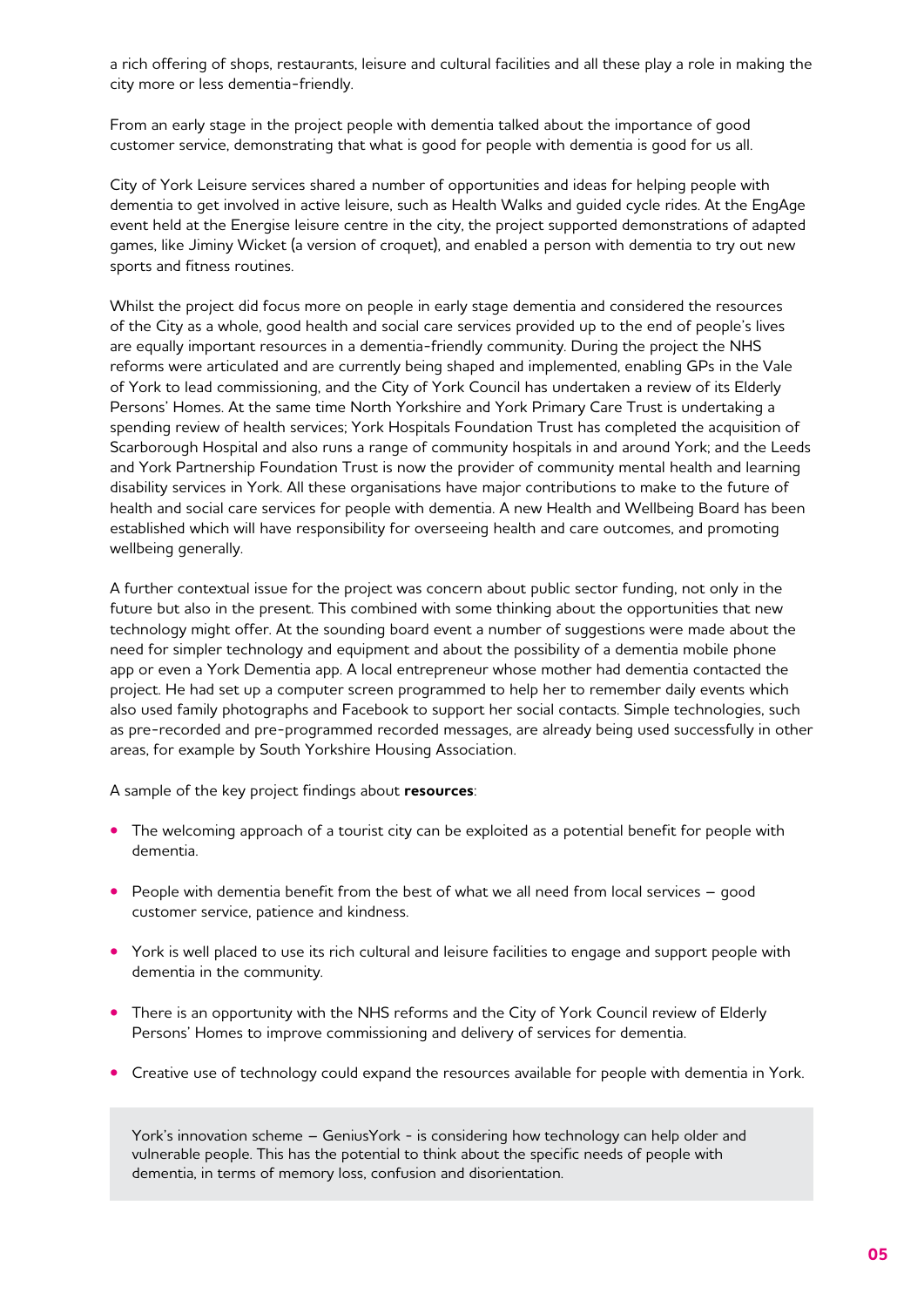## **Networks**

*'To keep individuals at the heart, agencies must work together (even when it's a bit strained) – the end justifies the means'. PCT Manager*

This is a slightly more elusive concept, but within the project there was a sense that a dementiafriendly community benefits from the 'glue' which holds things together.

The importance of networks emerged in a number of ways. From the point of view of people with dementia, the networks in their local community could be a vital part of their experience of whether York is or is not a dementia-friendly community. Generally, people felt that York was friendly and potentially dementia-friendly, but some places worked better than others, not just on a physical level but because of who knew what and how people interacted.

Another area where networks are important is in navigating around the health and social care and voluntary service systems. The GP often provides the first link, and people experienced significant differences in how and when they were referred to other services, or were told about local resources. If you happen to meet a series of informed and helpful people, you may experience networks working well to refer you on to more support, but this experience isn't consistent or guaranteed across the city.

A third level, not particularly visible to people with dementia but apparent within the project, is the need for good networking, coordination and collaboration amongst people involved in planning the future for people with dementia, at the highest strategic levels and also within neighbourhoods.

A sample of the key project findings about **networks**:

- **•** Strengthening and building networks of dementia champions at neighbourhood level will optimise the impact of resources for people with dementia in the community.
- Networks of people with shared interests like the York Older People's Assembly are a good source of information and support, and provide opportunities to influence.
- **•** There is a particular opportunity in York for the Health and Wellbeing Board to promote and monitor progress in creating a dementia-friendly city.
- **•**  A York Dementia Action Alliance could be the focus for wider and sustained business and community engagement in a dementia-friendly city.

The Joseph Rowntree Foundation with the Joseph Rowntree Housing Trust has made its own commitment to becoming a dementia friendly organisation, by looking not only at its services but also at its role as an employer.

## **Conclusion**

These proposals distil many ideas generated by the people who were involved in York Dementia Without Walls.

#### **Recognise that what is good for people with dementia is good for everybody** by:

- Planning for their needs in the development of housing, transport and local facilities.
- **•** Expecting good customer service, patience and kindness as the way we treat people in York.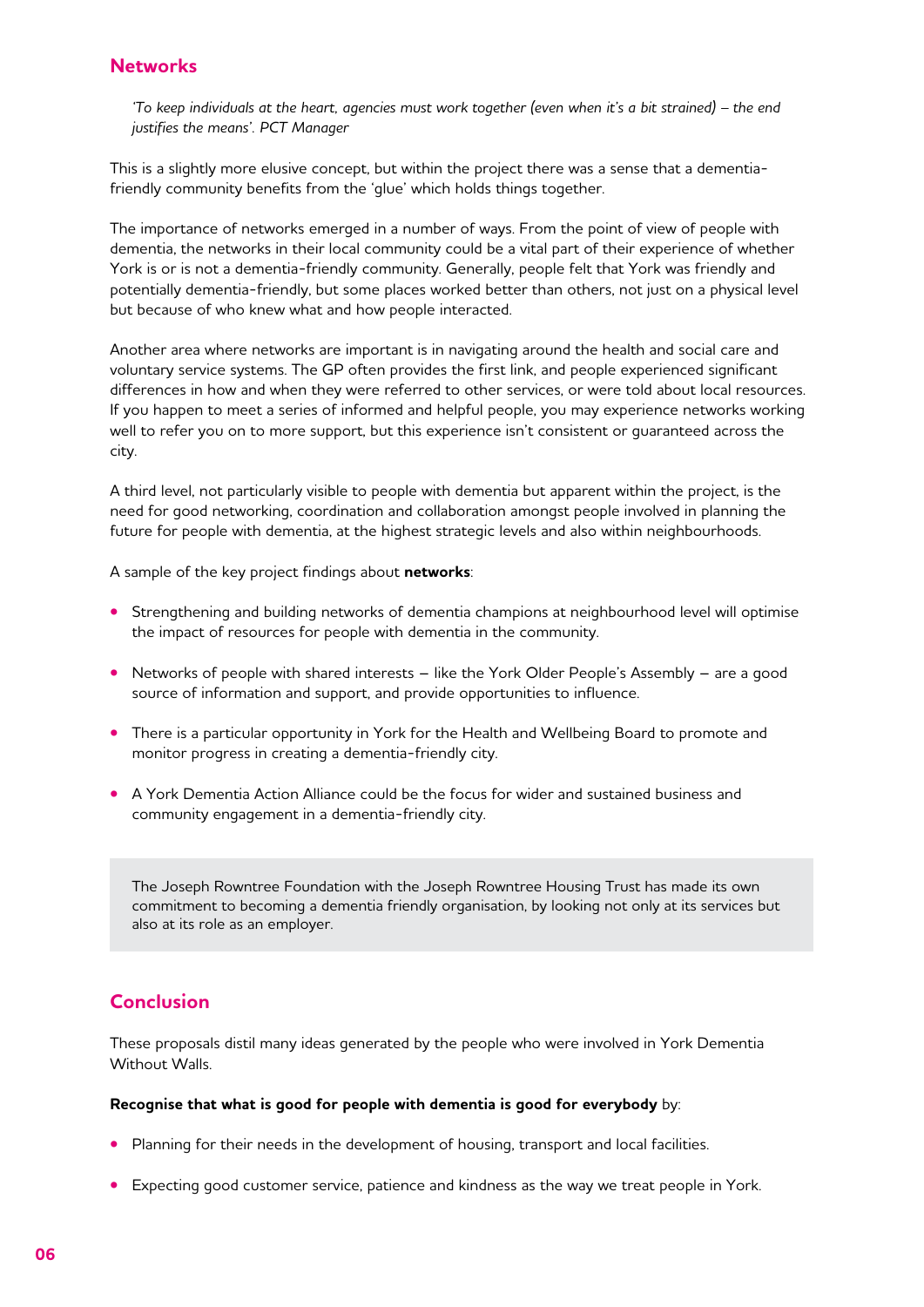#### **Increase awareness** of dementia by:

- **•**  Talking about it more.
- **•** Producing more and better information that can be used by a range of people, e.g. carers, GPs, local shopkeepers, teachers in schools.

#### **Change our attitude** towards dementia by:

- **•** Challenging stereotypes and prejudices directly and by using positive images of older people and people with dementia.
- **•** Focusing on what people with dementia can do rather than what they can't.
- **•** Assuming that people with dementia will be included rather than excluded.

**Provide training** for people at all levels and in all sectors by:

- **•**  Developing ladders of training so that people can acquire the right detail of knowledge for their needs.
- Using online training resources that are currently available to make access easy and affordable.

**Encourage people with dementia** to use York's wealth of leisure, cultural and spiritual resources by:

- **•**  Promoting them as dementia-friendly and exploring how they could be rated as such by people with dementia.
- Adapting them or relaxing the 'rules' this could apply as much to religious practice as to sports.

**Grasp current opportunities** to prepare for the future needs of people with dementia by:

- **•** Responding to the Joint Strategic Needs Assessment and making sure that reform and reorganisation of health and social care has dementia at its core.
- **•** Involving people with dementia in planning for their futures.
- **•**  Exploiting the potential of technology to improve the lives of people with dementia.

### **References**

- The following references are good sources of information nationally and locally and will lead to a wide range of other resources.
- 'Living Well With Dementia: a National Dementia Strategy', 2009: http://www.dh.gov.uk/en/ Publicationsandstatistics/Publications/PublicationsPolicyAndGuidance/DH\_094058
- The Prime Minister's Challenge on Dementia, published in March 2012 builds on the National Dementia Strategy: http://www.dh.gov.uk/en/Publicationsandstatistics/Publications/ PublicationsPolicyAndGuidance/DH\_133170

The Dementia Portal is a useful source of references about dementia: http://dementia.dh.gov.uk/

The LGA has published a toolkit which helps local authorities to think about how to make their communities more dementia friendly: http://www.local.gov.uk/web/guest/ageing-well/-/journal\_ content/56/10171/3511211/ARTICLE-TEMPLATE